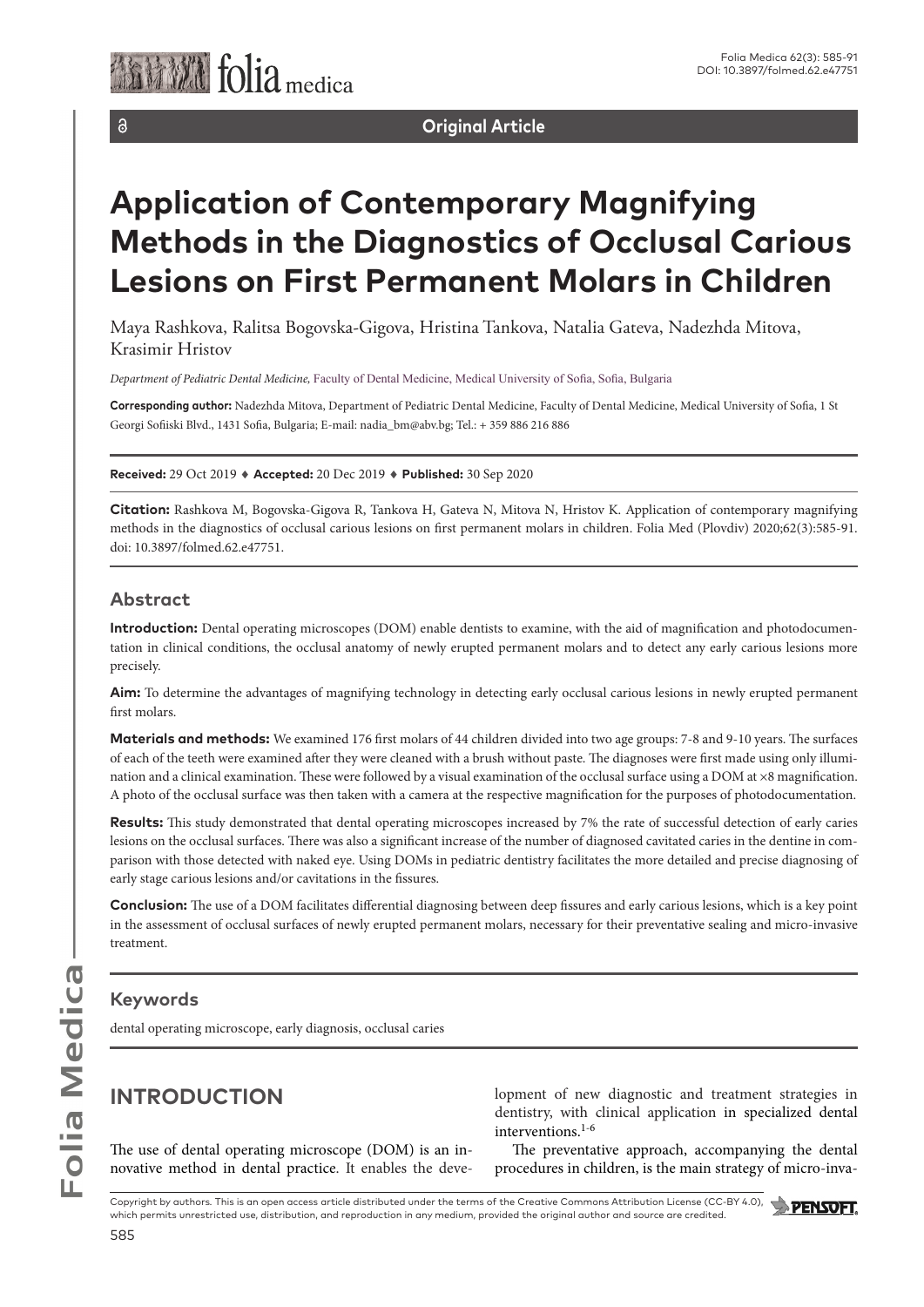sive treatment. A precise diagnosis is a prerequisite of correct clinical decision about the treatment method and its successful outcome. This diagnosis requires good visibility and illumination of the operative field. At the same time, the possibilities the digital magnifying technologies offer are important, especially in the contemporary diagnosis of initial carious lesions. The dental operating microscope enables the examination of the occlusal anatomy of newly erupted permanent molars and a more accurate diagnosis of initial carious lesions with the aid of magnification and photo documentation in clinical settings. DOM may also be used for motivation and education of young patients. In the context of minimally invasive approach, which is the standard in pediatric dental medicine, its use in children has not yet been thoroughly studied.<sup>1-7</sup>

The occlusal surfaces of the permanent teeth are at the highest risk for the development of carious lesions right after eruption.8 The main reasons for this are the complex macro morphology of the system of pits, grooves and fissures and the eruption stage related to the role of the tooth in masticatory function. They are considered as biological determinants for the development of occlusal caries due to their relation with the formation, distribution and accumulation of dental plaque.<sup>9</sup>

The diagnosis of any initial carious lesions on the occlusal surface is a serious challenge due to its anatomical features, which prevent a direct assessment of the dental structures. Right after the tooth's eruption the enamel at the bottom of the fissure is very thin or, in other areas, is completely missing. This makes it possible for the lesion to start directly in the dentine. Failure to comply with the specificity of the occlusal relief and the lack of accurate diagnosis of the initial carious lesions pose the risk of unnecessary removal of dental structures.<sup>7,10-12</sup> Once applied, the operative treatment involves the tooth in restorative cycle for the rest of the patient's life.<sup>13</sup>

### **AIM**

The aim of this study was to determine the advantages of magnifying technology in diagnosing early occlusal carious lesions in newly erupted permanent first molars.

In order to achieve this, the following tasks were set:

1. To register the oral hygiene and dental status of the children, participating in the study.

2. Making a comparative characteristic of the carious lesions of the first permanent molars with and without a dental operating microscope**.**

## **MATERIALS AND METHODS**

The study included 44 healthy children divided into two age groups (7-8 and 9-10 years old); their dental and oral hygiene status was taken and recorded. A detailed comparative study with and without magnification of the occlusal surface was performed on 176 first permanent molars. The children were included in the study after explaining the aims of the study to their parents/guardians and obtaining their written consent. An approval from KENIMUS – the Ethics Committee of the Medical University of Sofia was also obtained (No 24/07.12.2018).

The oral health status of the children was recorded in an oral health assessment card. The carious lesions we detected were classified according to prof. Peneva's diagnostic scale **(Table 1)**. 14,15

The DMFT index was used to assess the total caries prevalence in the children with permanent dentition. For the children with mixed dentition the dmf(t) index was also assessed. The clinical examination includes:

- Taking the dental status using the DMF(T) and the dmf(t) indexes;
- The oral hygiene index OHIs (Green-Vermillion) assessment;
- Examination of the occlusal surfaces of the first four permanent molars, using the following criteria:
- caries prevalence, according to the diagnostic scale of prof. Peneva;14,15
- the number of carious lesions on one occlusal surface one, two or three lesions;
- registration of the carious lesions in pits or in pits and adjacent fissures;
- visual characteristics of the carious lesions in pits and fissures – change in enamel translucency, staining, cavitation in the enamel, suspected cavitation in the dentine, visible cavitation in the dentine, characteristics of the cavity borders.

The diagnosis of each occlusal lesion was made after cleaning the tooth with a brush without paste. The initial diagnosis was carried out only with illumination and a clinical examination. Any registered findings regarding the

**Table 1.** Diagnostic scale of carious lesions (Peneva M).<sup>14, 15</sup>

| Lesion<br>type   | <b>Visual criteria</b>                                                                                                  |
|------------------|-------------------------------------------------------------------------------------------------------------------------|
| D <sub>0</sub>   | No changes, healthy enamel.                                                                                             |
| D <sub>1</sub> a | The earliest stage of enamel lesion, loss of translucency of the enamel, visible under plaque and after drying.         |
| D1b              | White enamel lesion, visible after drying.                                                                              |
| D2               | White, yellow or brown enamel lesion, visible without drying, combined with one or two small cavitations in the enamel. |
| D <sub>3</sub> a | Cavitated dentine lesion, located in the outer half of the dentine.                                                     |
| D <sub>3</sub> b | Cavitated lesion in the dentine, located in the inner half of the dentine.                                              |
|                  |                                                                                                                         |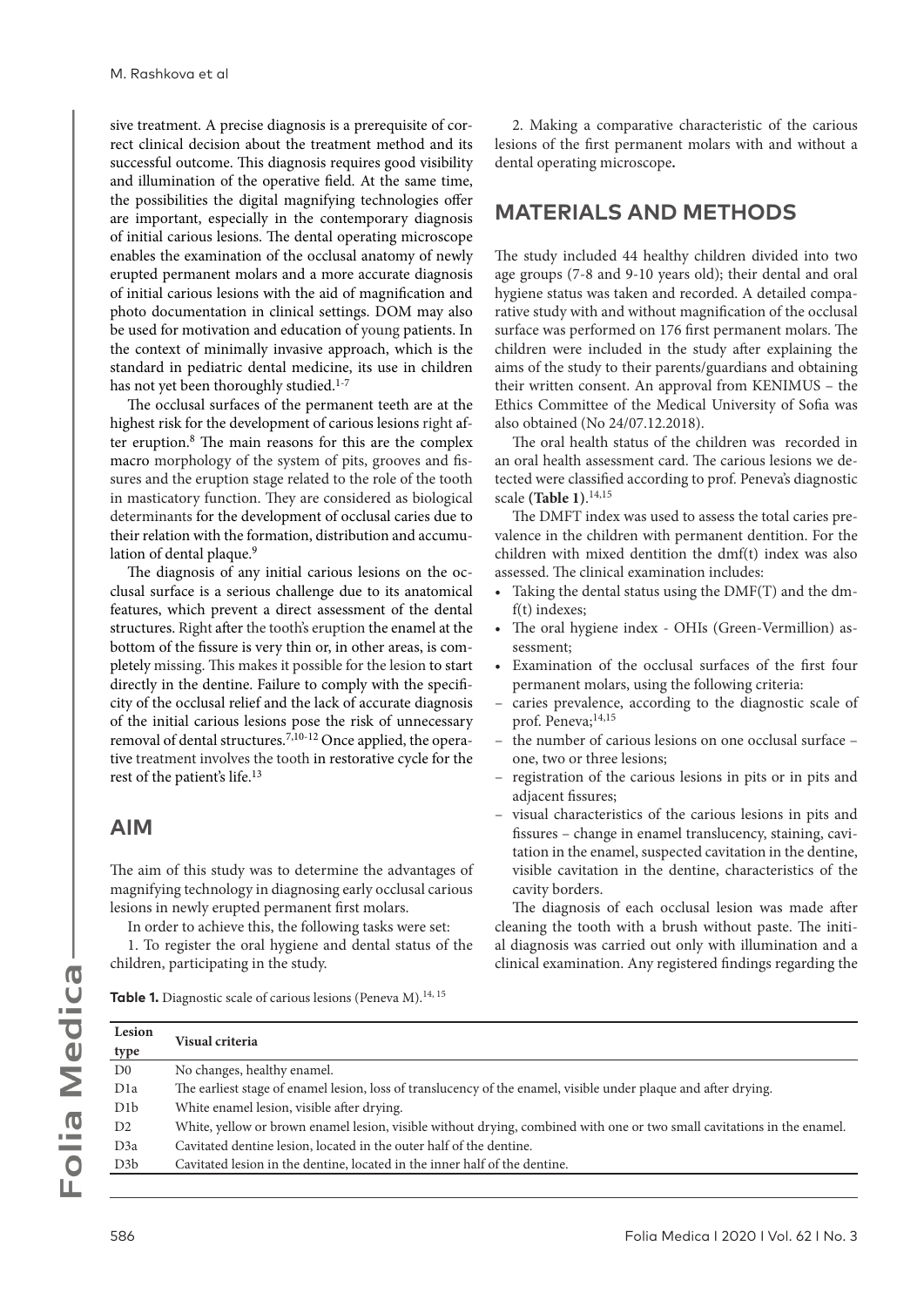conditions of the occlusal surfaces of all the teeth included in the study were recorded in the patient's medical card.

After that a visual examination of the occlusal surface was performed using a DOM (Semorr DOM 3000E) with ×8 magnification and the result was recorded in the patient's card. The occlusal surface of each molar was photographed with Nikon D5300 DSLR, mounted on the DOM. The obtained data were statistically analyzed with SPSS (version 19, SPSS Inc., USA) with 95% confidence interval  $(p \le 0.05)$ .

## **RESULTS**

#### **Oral hygiene and caries prevalence of the children**

#### *Oral hygiene*

The mean values of the oral hygiene index (OHI-S) according to the age of the children included in the study are shown in **Table 2.**

**Table 2.** Average values of OHI-S in 7-10-year-old children

|    | <b>OHI-GV</b>   | Ind T-test            |  |  |
|----|-----------------|-----------------------|--|--|
|    | $Mean \pm SD$   |                       |  |  |
| 24 | $1.21 \pm 0.37$ |                       |  |  |
| 20 | $1.19 \pm 0.41$ | $t=0.892$ , $p=0.136$ |  |  |
| 44 | $1.20 \pm 0.39$ |                       |  |  |
|    | N               |                       |  |  |

The mean values of the OHI-S index are slightly above one, with no significant difference between the compared age groups (p>0.05). The results show that the oral hygiene of the children is satisfactory.

#### *Caries prevalence of the patients*

**Table 3** shows the distribution of the subjects from each age group according to the mean value of the DMF(T) and

**Table 3.** Mean values of DMF (T) and dmf (t) on visual observation

| Children groups | N   | $DMF(T)$ and<br>dmf(t) | <b>Ind T-test</b>     |  |
|-----------------|-----|------------------------|-----------------------|--|
|                 |     | Mean $\pm$ SD          |                       |  |
| 7-8 years old   | 2.4 | $11.79 \pm 5.38$       |                       |  |
| 9-10 years old  | 20  | $10.80 \pm 6.85$       | $t=0.538$ , $p=0.593$ |  |
| Total           | 44  | $11.29 \pm 6.11$       |                       |  |

dmf(t) indexes.

The caries prevalence  $(DMF(T) + dmf(t))$  of the patients shows that they have on average between 10 and 12 teeth affected by caries. No significant difference is observed between the children from each age group (*p*>0.05) **(Table 3)**. The high average values of the index place the children at a high risk of developing caries.

#### **Clinical characteristics of the occlusal surfaces of the first permanent molars without magnification**

The data from the clinical status of the occlusal surfaces of the first molars included in the study is presented in **Table 4**. The teeth are grouped according to their localization in the dentition (16 – maxillary right first molars, 26 – maxillary left first molars, 36 – mandibular left first molars, 46 – mandibular right first molars).

The data indicate that 2/3 of the first permanent molars have carious lesions (*p*<0.05) **(Table 4)**. The relative portion of the carious teeth in relation to the tooth groups is approximately similar – from 12.5 % to 17.6 %. More than a quarter of the molars have healthy occlusal surfaces (29.6 %), while the portion of the teeth with sealants and restorations is about 10% and distributed equally.

#### **Characteristics of the carious lesions of the first permanent molars, with and without magnification**

**No caries (1) With caries (2) With sealant (3) With restoration (4) Note that the CO With restoration (4) With restoration (4) Note that the CO With restoration (4) With restoration (4) With restoratio N % ± sp N % ± sp N % ± sp N % ± sp** 16 18 10.2±2.28 22 12.5±2.49 2 1.1±0.80 2 1.1±0.80 26 14 8.0±2.04 27 15.3±2.78 0 0 3 1.7±0.98 36 11 6.3±1.82 27 15.3±2.72 3 1.7±0.98 2 1.1±0.80 46 9 5.1±1.66 31 17.6±2.87 2 1.1±0.80 3 1.7±0.98 Total 52 29.6±3.44 107 60.8±3.68 7 4.0±1.47 10 5.7±1.74  $t(1,2)=6.200, p<0.05$  $t(2,3)=14.330, p<0.05$  $t(1,3)=6.830, p<0.05$  $t(2,4)=13.530, p<0.05$  $t(1,4)=6.190, p<0.05$ t(3,4)=0.750, *p*>0.05

**Table 4.** Data from the clinical examination of the first permanent molars examined without magnification

Pearson Chi Square =  $8.116$  Sig =  $0.523$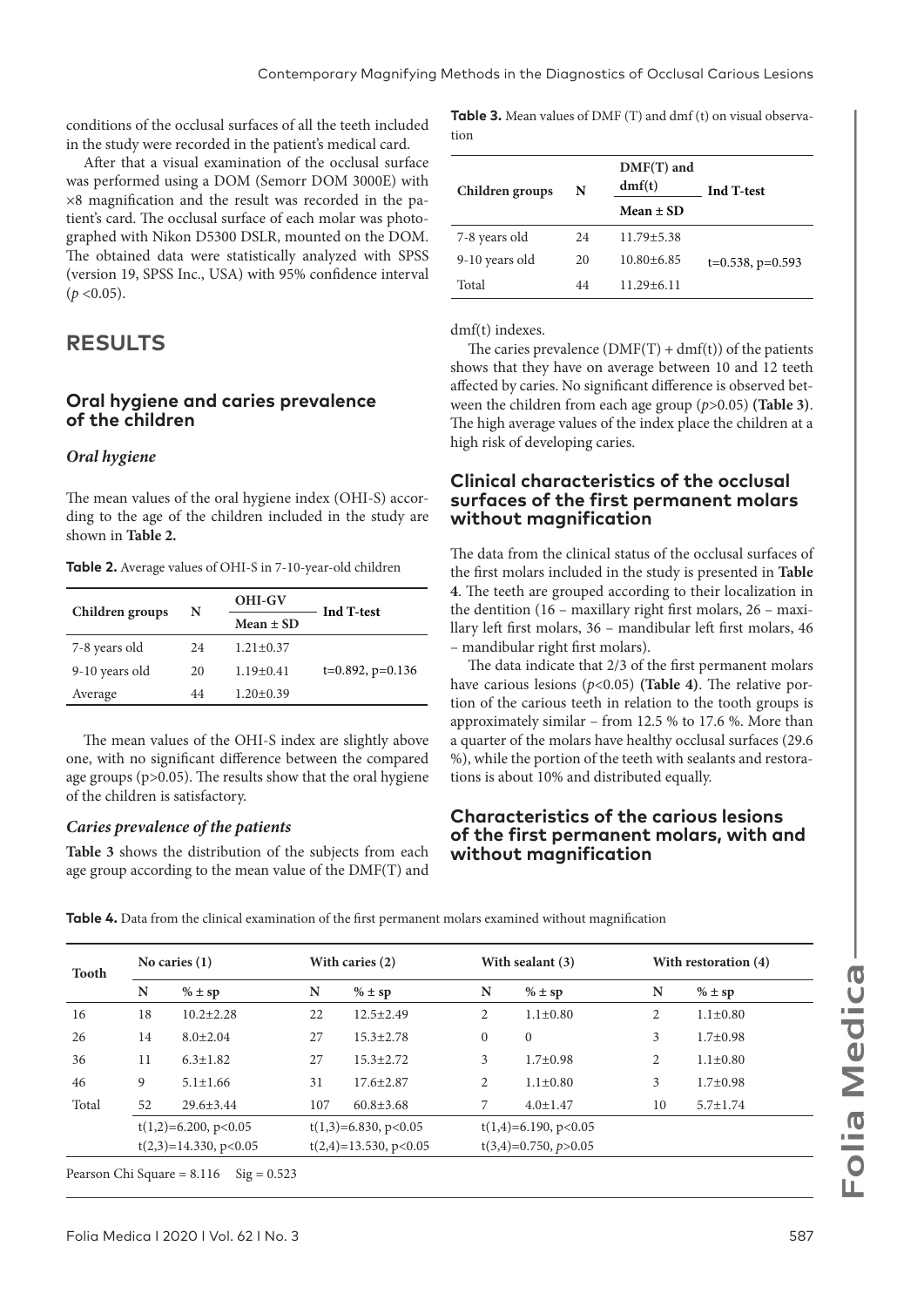#### *Caries prevalence according to the diagnostic scale14,15*

The assessment of the severity of the occlusal carious lesions is presented in **Table 5**.

Lesions at stage D1a or D1b were not found on the examined occlusal surfaces. This fact supports the standpoint that the clinical features of the earliest changes in the enamel are mainly visible on smooth surfaces. Most of the lesions were in stage D2 – enamel lesion, visible without drying, mainly with a brownish colour **(Fig. 1)**. These lesions were 92.52 % of all without magnification, whereas with magnification the percentage was 78.26 ( $p$ <0.05). This significant difference could be explained by the greater precision in the examination with magnification, where parts of the enamel lesions are registered as lesions in the dentine **(Table 5)**.

The observed carious lesions without magnification were about 8%, evenly distributed between more superficial and deeper part of the dentine. Using DOM the carious lesions in the outer half of the dentine were 4 times more than these in the inner half  $(p<0.05)$ . Apparently, this difference is due to the fact that lesions visible like enamel lesions with naked eye are registered like dentine lesions with the use of DOM **(Fig. 2)**.

#### **Number of the carious lesions on the occlusal surface, examined with magnification**

The number of carious lesions on the occlusal surface is presented in **Table 6**.

The results show that  $\frac{3}{4}$  of the carious first permanent molars have a single lesion on the occlusal surface (*p*<0.5) **(Table 6)**. Eighty of the lesions are located in separate areas of the fissure, while eight affect the entire occlusal surface **(Table 7)**. The remaining ¼ of the examined teeth have 2 or 3 carious lesions on the occlusal surface. The distribution of lesions remains relatively uniform in all the examined groups of molars, which shows that the difference in the morphology of upper and lower molars is not significant for the number of the carious lesions (*p*>0.05). These lesions are in an early stage of development and they have not encompassed the entire fissure. Each of them has a diffe-

**Table 5.** Number of the carious lesions according to the diagnostic scale<sup>14, 15</sup>

|                  |     | Observed without magnification | Observed with magnification |                  | Ind T-test       |  |
|------------------|-----|--------------------------------|-----------------------------|------------------|------------------|--|
| Diagnostic scale | n   | $\% \pm sp$                    | n                           | $\% \pm sp$      |                  |  |
| D <sub>2</sub>   | 99  | $92.52 \pm 2.54$               | 90                          | 78.26±3.85       | $t=3.09, p<0.05$ |  |
| D <sub>3</sub> a | 4   | $3.74 \pm 1.83$                | 21                          | $18.26 \pm 3.60$ | $t=3.59, p<0.05$ |  |
| D3b              | 4   | $3.74 \pm 1.83$                |                             | $3.48 \pm 1.71$  | $t=0.10, p>0.05$ |  |
| Total            | 107 | 100\%                          | 115                         | 100\%            |                  |  |

**Table 6.** Number of carious lesions on the occlusal surface, examined with magnification

| <b>Tooth</b> |    | One lesion $(1)$       |    | Two lesions (2)         |              | Three lesions (3)      |     | <b>Total</b> |  |
|--------------|----|------------------------|----|-------------------------|--------------|------------------------|-----|--------------|--|
|              | N  | $\% \pm sp$            | N  | $\% \pm sp$             | N            | $\% \pm sp$            | N   | %            |  |
| 16           | 22 | $84.1 \pm 7.08$        | 4  | $15.5 \pm 7.08$         | 0            | $\overline{0}$         | 26  | 100%         |  |
| 26           | 23 | $79.3 \pm 7.52$        | 6  | $20.7 \pm 7.52$         | $\mathbf{0}$ | $\mathbf{0}$           | 29  | 100%         |  |
| 36           | 21 | $72.4 \pm 8.30$        | 6  | $20.7 \pm 7.52$         | 2            | $6.9{\pm}4.71$         | 29  | 100%         |  |
| 46           | 22 | $71.0 \pm 8.15$        | 9  | $29.0 \pm 8.15$         | 0            | $\mathbf{0}$           | 31  | 100%         |  |
| Total        | 88 | 76.5±3.95              | 25 | $21.7 \pm 3.85$         | 2            | $1.74 \pm 1.22$        | 115 | 100%         |  |
|              |    | $t(1,2)=9.930, p<0.05$ |    | $t(1,3)=18.080, p<0.05$ |              | $t(2,3)=4.960, p<0.05$ |     |              |  |

Pearson Chi Square =  $7.643$ ; Sig =  $0.265$ 

**Table 7.** Localization of the carious lesions, with and without magnification

|                                                         | <b>Assessment without DOM</b> |                  | <b>Assessment with DOM</b> |                  | <b>Ind T-test</b> |
|---------------------------------------------------------|-------------------------------|------------------|----------------------------|------------------|-------------------|
|                                                         | N                             | $\% \pm sp$      | n                          | $\% \pm sp$      |                   |
| Caries of the pit                                       | 20                            | $18.69 \pm 3.77$ | 5                          | $4.35 \pm 2.84$  | $t=3.40, p<0.05$  |
| Caries of the pit and the adjacent fissure/<br>fissures | 79                            | $73.83 \pm 4.25$ | 102                        | $88.70 \pm 2.95$ | $t=2.87, p<0.05$  |
| Caries of the whole occlusal surface                    | 8                             | $7.48 \pm 2.54$  | 8                          | $6.96 \pm 2.37$  | $t=0.15, p>0.05$  |
| Total                                                   | 107                           | 100 %            | 115                        | 100 %            |                   |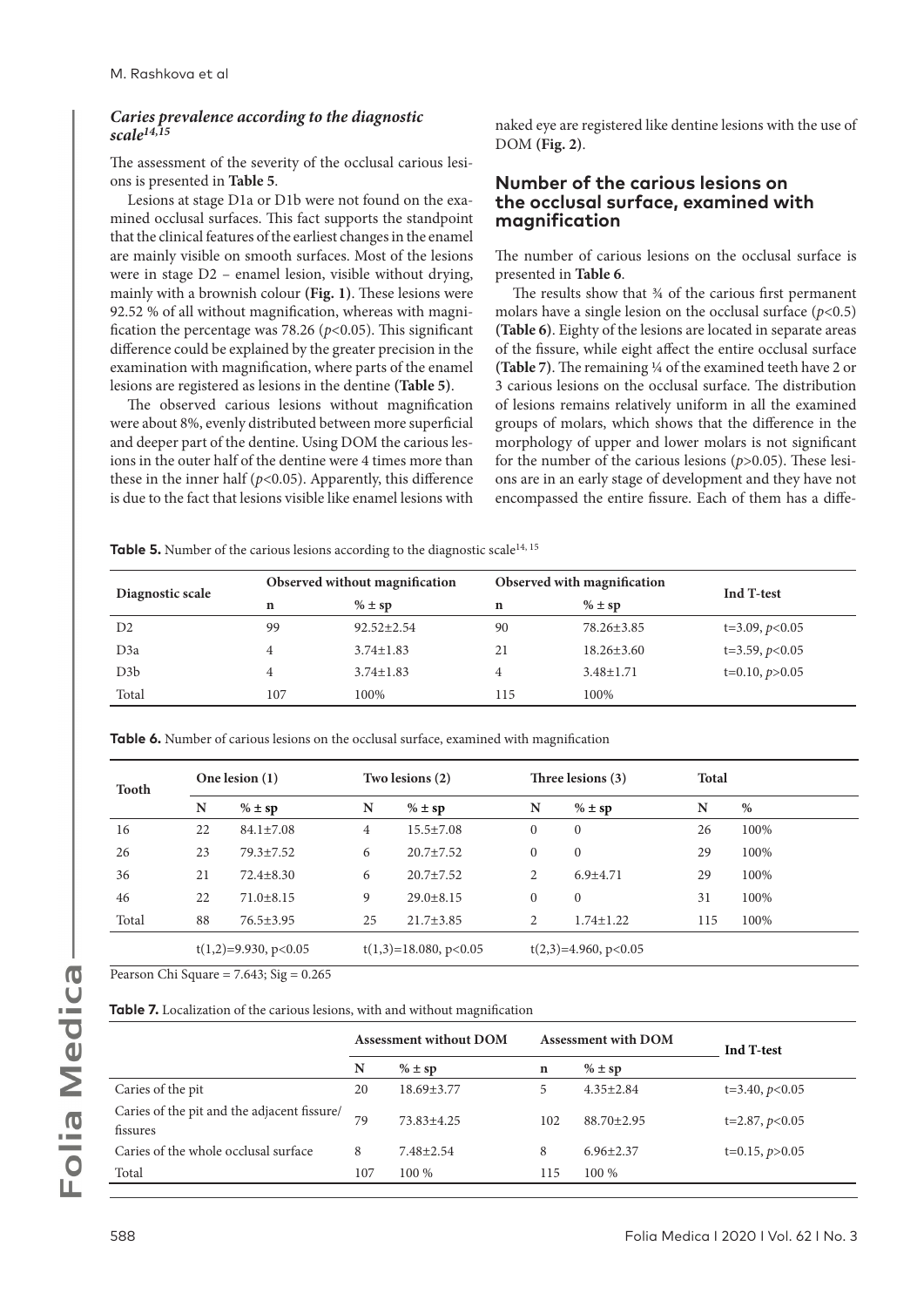

**Figure 1.** Permanent first molars with initial enamel carious lesions.



Observation without magnification Observation with DOM

**Figure 2.** Right lower permanent first molar with dentine carious lesion.



rent severity and requires a differentiated approach in the treatment.

#### **Number of the carious lesion in pit and fissures, with and without magnification**

The findings observed on the occlusal surfaces, examined with and without DOM are presented in **Table 7**.

In the study without DOM, 107 carious lesions were registered, while with the application of magnification the carious lesions were 115. The difference of these 8 lesions represents 7% of the carious molars. On the other hand, another 8 lesions, which are located on the whole occlusal surface, are clearly visible with and without magnification.

The remaining carious lesion observed without DOM are distributed as follows: 20 only in pits and 79 in pits and the adjacent fissure/fissures. When observed with a DOM, 5 of the lesions are located only in the fossa and 102 in the fossa and adjacent fissures (p<0.05).

These results indicate that most probably 8 carious lesions, which are visible only with the usage of DOM, fell into the group of lesions in pits and adjacent fissures. The magnification provides more precise information about the periphery of the early cars lesions, proved by the fact that the lesions located in pits and adjacent fissures are definitely more than these located only in pits (p<0.05).

## **DISCUSSION**

The high caries prevalence of the first permanent molars, right after eruption, is often due to the complex morphology of their occlusal surfaces, comprised of a diverse and highly retentive relief. Areas with thin to missing enamel can be observed in the deepest points of the fissures, sometimes reaching directly to the enamel-dentin junction. The fissures of the mandibular molars are the deepest and most complex. They are the least mineralized areas of the permanent molars, right after eruption.<sup>12</sup>

Due to the complex anatomy of this occlusal area, as well as the generally narrow pit/fissure entry, which impairs direct observation, more sensitive contemporary methods are necessary for assessing the health of the dental structures and the diagnosing of initial carious changes.<sup>4,16</sup> The early detection of carious lesion is crucial for limiting the operative treatment. Pain and anxiety in children can be avoided, as well as any unnecessary removal of dental structures.17-19

The micro-invasive approach in dental medicine makes it possible to apply various preventative strategies and treatment methods in the earliest stages of the carious lesions, including early diagnosis. The visual-tactile method is the traditional and most frequently used method for identifying early carious lesions. It is necessary however to develop new and more sensitive methods to facilitate the diagnosing of early occlusal lesions.<sup>20,21</sup> The results of this study proved that the traditional visual approach is insufficient on its own and there is a risk for early occlusal carious lesions to be missed **(Table 5)** which prevents the ability for their progression to be arrested early on and preventive treatment to be applied.

Several new technologies have been introduced to aid the clinician in the diagnosis of early carious lesions, especially those found in the fissures that are harder to exami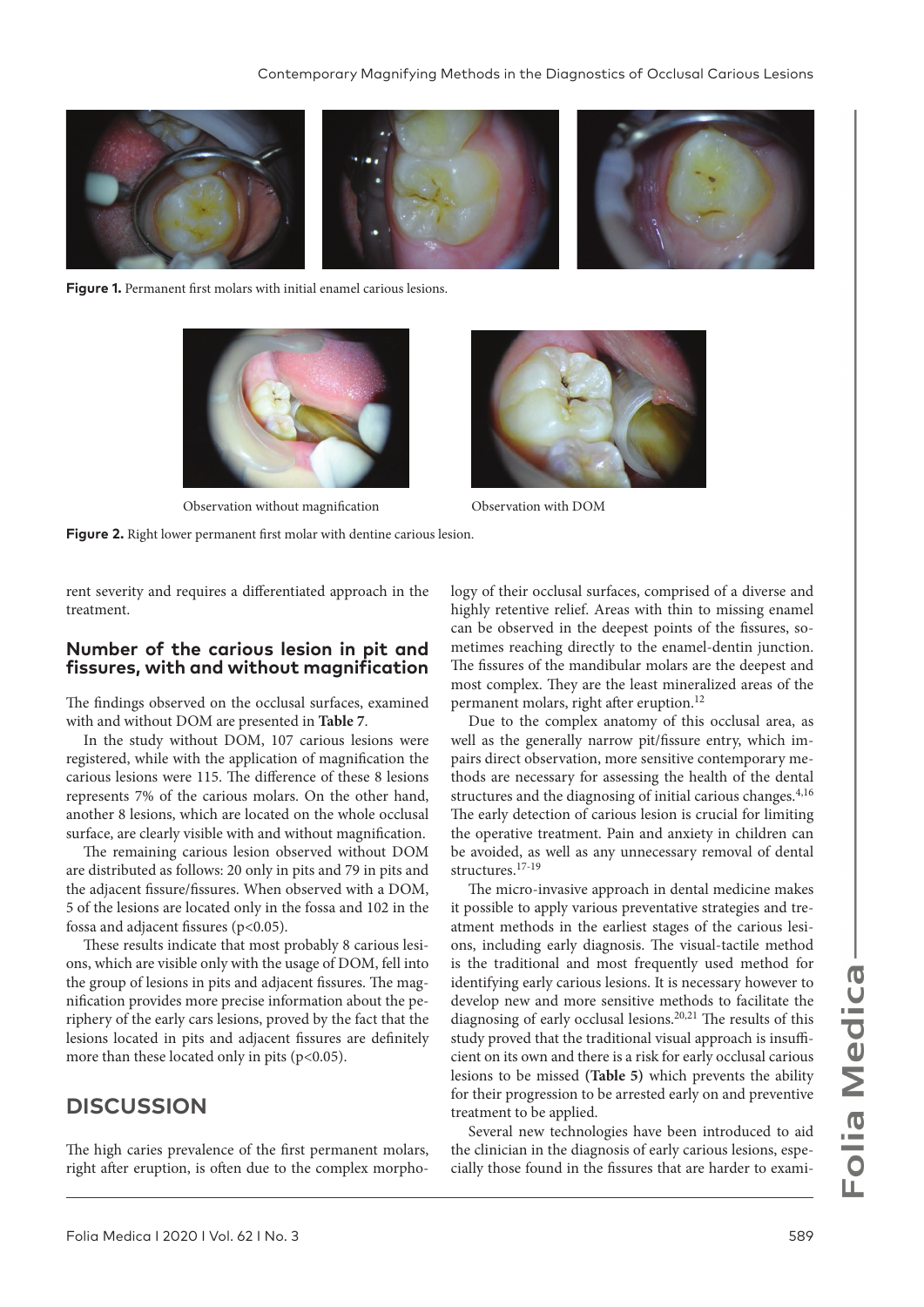ne through direct observation, but there is not much data regarding the advantages of the DOM in pediatric dental medicine.22-24

A group of authors conducted a study regarding the role of magnification in the early diagnosis of carious lesions by comparing the clinical diagnoses of 299 occlusal surfaces, examined directly and with the aid of a DOM. They found that the diagnoses differed most frequently for teeth that were assessed as healthy during direct observation, but were found to have a carious lesion, when observed under magnification.<sup>25</sup>

The results from the aforementioned study match the results of this study **(Tables 5, 7)**. This study shows that the dental operating microscope increases the successful diagnosing of early caries lesions on the occlusal surfaces by 7%. The use of a DOM in pediatric dentistry facilitates a more detailed and precise diagnosis of early stage carious lesions and/or cavitation in the fissures.

A study has compared the data of registered early carious lesions when using magnifying glasses  $(x1.8)$  and a dental operating microscope (×3.4). The results yet again confirm the advantage of the DOM  $(x3.4)$  magnification in facilitating a more precise diagnosis.26 The results are similar to those of this study which found that using a DOM with  $(x8)$  magnification the diagnosis of initial carious lesions was more precise than in a direct observation.

According to other authors, the effectiveness of the DOM is statistically similar to that of the direct observation method, but regardless of that they consider that the accuracy of diagnostic methods using magnification must be more thoroughly studied.<sup>27</sup>

Another advantage of magnification in diagnosing occlusal caries with a DOM can be considered in this study. There is a significant increase in the number of diagnosed cavitated caries in the dentine, when compared to those registered with the naked eye. With a DOM the initial clinical symptoms of enamel undermining, which loses its transparency at the periphery of the lesion were able to be observed. Micro-cracks in that same enamel, which are invisible to the naked eye, were also observed.

The use of a DOM facilitates differential diagnosing between deep fissures and early carious lesions, which is a key point in the assessment of occlusal surfaces of newly erupted permanent molars, in order for their preventative sealing and micro-invasive treatment. In this way the newly erupted teeth will be spared an early and unnecessary removal of dental structures.

## **CONCLUSIONS**

1. When using magnification, the number of early carious lesions on the occlusal surfaces increases by 7%;

2. The affected occlusal fissures, adjacent to the carious pits, are registered better when using magnification;

3. The use of magnification facilitates the more detailed and precise diagnosis of early cavitation in the fissures,

which initially is harder to detect through direct observation;

4. The use of a DOM allows more accurate differential diagnosis between a deep fissure and early occlusal carious lesions in recently erupted permanent molars.

## **REFERENCES**

- 1. Bjørndal L. Indirect pulp therapy and stepwise excavation. JOE 2008; 34(7),Supplement: S29-S33.
- 2. Kidd EA, van Amerongen JP, van Amerongen WE. The role of operative treatment in caries control. In: Fejerskov O, Kidd E, editors. Dental Caries: The disease and its clinical management, 2nd ed. Oxford: Blackwell Munksgaard; 2008, 356-65.
- 3. Splieth CH. Revolutions in pediatric dentistry. 1st ed. Quintessenz Verlags-GmbH, 2011: 214.
- 4. Schwendicke F, Jäger AM, Paris S, et al. Treating pit-and-fissure caries: a systematic review and network meta-analysis. J Dent Res 2015; 94(4): 522–33.
- 5. Carlos Murgel. Microdentistry: concepts, methods, and clinical incorporation. Int J MicroDent 2010; 2(1): 56–63.
- 6. Fanibunda U, Meshram G, Warhadpande M. Evolutionary perspectives on the dental operating microscope: a macro revolution at the micro level. Int J MicroDent 2010; 2(1): 15–9.
- 7. Glenn A. van As. Digital documentation with the dental operating microscope: What you see is what you get. The International Journal of MicroDentistry 2009; 1: 30–42.
- 8. Marthaler TM. Changes in dental caries 1095-2003. Caries Res 2004; 38: 173–181.
- 9. Carvalho JC. Caries process on occlusal surfaces: evolving evidence and understanding. Caries Res 2014; 48: 339–46.
- 10. Peneva М. [Dental caries in the XXI century.] East-West Sofia 2008: 234 [In Bulgarian].
- 11. Schwendicke F, Frencken J, Innes N, editors. Caries excavation: evolution of treating cavitated carious lesions. KARGER 2018:176.
- 12. Waggoner WF. Managing occlusal surfaces of young permanent molars. Journal of the American Dental Association 1991; 122(11): 72–6.
- 13. Rashkova M. Microinvasive approach in the treatment of caries in children - modern aspects. Problems of dental medicine 2013; 39 (2): 70–81.
- 14. Peneva M, Kabakchieva R, Rashkova M, et al. Clinic of pediatric dentistry. Sofia: Bedemot; 2018; 118–43 [In Bulgarian].
- 15. Peneva M. Activity of the caries process. Journal of IMAB Annual Proceeding (Scientific Papers) 2008 book 2.
- 16. Lussi A, Francescut P. Performance of conventional and new methods for the detection of occlusal caries in deciduous teeth. Caries Res 2003; 37: 2–7.
- 17. Innes N, Frencken J, Bjørndal L, et al. Managing carious lesions: consensus recommendations on terminology. Adv Dent Res 2016; 22(2): 49–57.
- 18. Schwendicke F, Frencken JE, Bjørndal L, et al. Managing carious lesions: consensus recommendations on carious tissue removal. Adv Dent Res 2016; 22(2): 58–67.
- 19. Fontana M, Zero DT. Assessing patients caries risk. J Am Dent Assoc 2006; 137: 1231–9.
- 20. Lussi A, Imwinkelried S, Pitts NB, et al. Performance and reproducibility of a laser fluorescence system for detection of occlusal caries in vitro. Caries Research 1999; 33(4): 261–6.
- 21. Attrill DC, Ashley PF. Occlusal caries detection in primary teeth: A comparison of DIAGNOdent with conventional methods. British Dental Journal 2001; 190(8): 440–3.
- 22. Gomez J. Detection and diagnosis of the early caries lesion. BMC Oral Health 2015; 15(Suppl 1): S3.
- 23. Mohanraj M, Prabhu VR, Senthil R. Diagnostic methods for early de-